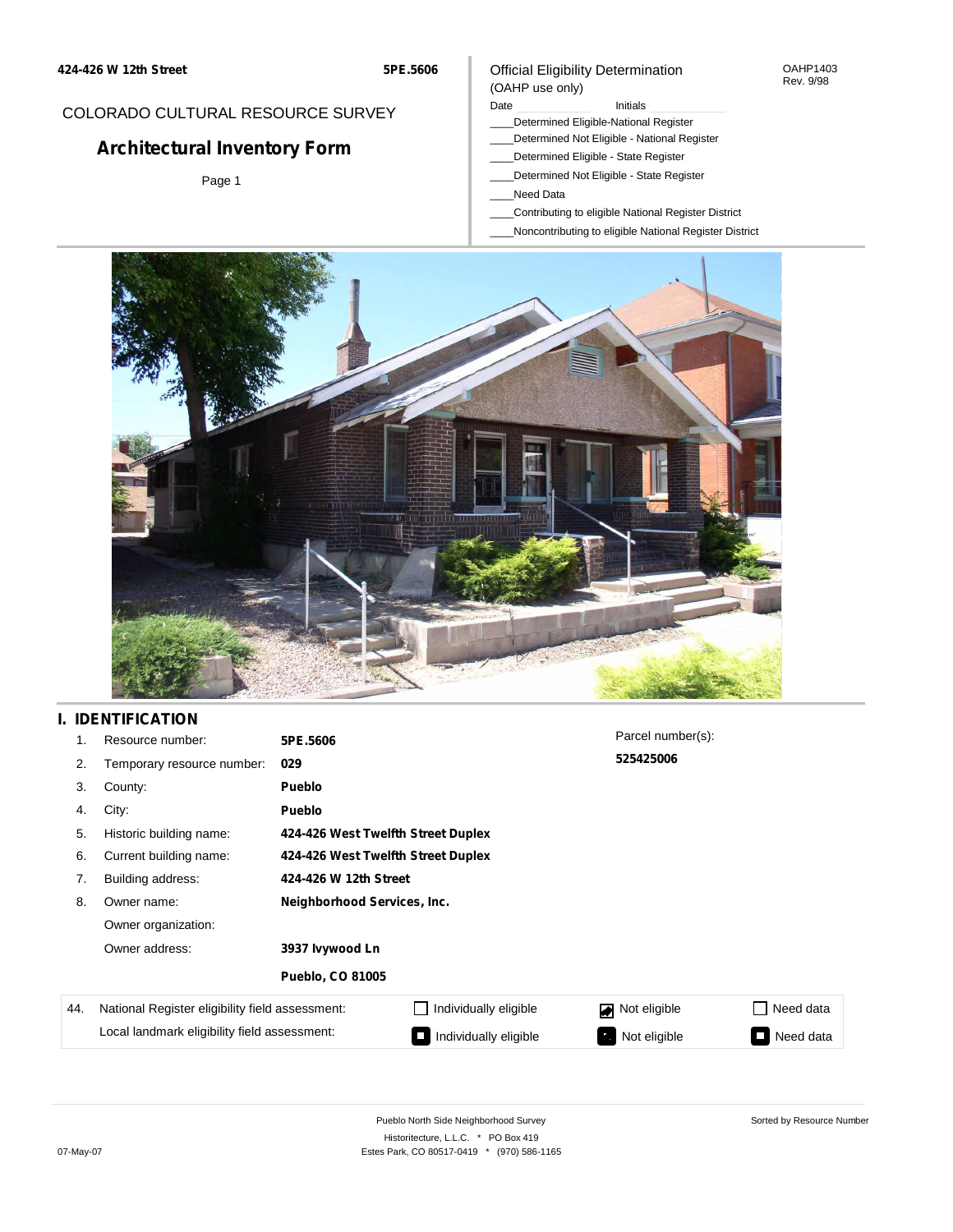Sorted by Resource Number

## **Architectural Inventory Form**

Page 2

### **II. GEOGRAPHIC INFORMATION**

| 9.  | P.M.                    |     | 6th             |              | Township:              |                         | <b>20S</b>                  |    |           |           | Range:            | 65W |         |
|-----|-------------------------|-----|-----------------|--------------|------------------------|-------------------------|-----------------------------|----|-----------|-----------|-------------------|-----|---------|
|     |                         | NE. | 1/4             | of <b>SE</b> | 1/4                    | of <b>NW</b>            | 1/4                         | of | <b>SE</b> | 1/4       | of Section        |     | 25      |
|     | 10. UTM reference zone: |     |                 |              | 13                     |                         |                             |    |           |           |                   |     |         |
|     | Easting:                |     |                 |              | 533906                 |                         |                             |    |           | Northing: |                   |     | 4236510 |
| 11. |                         |     | USGS quad name: |              |                        | <b>Northeast Pueblo</b> |                             |    |           | Scale:    |                   |     | 7.5     |
|     | Year:                   |     |                 |              | 1974)                  |                         | 1961 (Photorevised 1970 and |    |           |           |                   |     |         |
| 12. | $Lot(s)$ :              |     |                 |              | Lot 7; Block 27        |                         |                             |    |           |           |                   |     |         |
|     | Addition:               |     |                 |              | <b>County Addition</b> |                         |                             |    |           |           | Year of addition: |     | 1869    |

13. Boundary description and justification:

The boundary, as described above, contains but does not exceed the land historically associated with this property.

Metes and bounds exist:

П

### **III. ARCHITECTURAL DESCRIPTION**

| 14. | Building plan (footprint, shape):    | <b>Rectangular Plan</b>              |                       |
|-----|--------------------------------------|--------------------------------------|-----------------------|
|     | Other building plan descriptions:    |                                      |                       |
| 15. | Dimensions in feet (length x width): | 1,848 square feet                    |                       |
| 16. | Number of stories:                   | 1                                    |                       |
| 17. | Primary external wall material(s):   | <b>Brick</b>                         | Other wall materials: |
|     |                                      | <b>Stucco</b>                        |                       |
| 18. | Roof configuration:                  | <b>Gabled Roof/Front Gabled Roof</b> |                       |
|     | Other roof configurations:           |                                      |                       |
| 19. | Primary external roof material:      | <b>Asphalt Roof</b>                  |                       |
|     | Other roof materials:                |                                      |                       |
| 20. | Special features:                    | Chimney                              |                       |
|     |                                      | Porch                                |                       |

#### 21. General architectural description:

Oriented to the north, this duplex rests on a concrete foundation, with 3-light hopper basement windows. A brown, raked-brick veneer clads the exterior walls. It features a projecting watertable approximately 3 feet above the foundation and a belt course corresponding to the window lintels. Light-brown stucco, with coarse aggregate, covers the front- (north-) facing gable. Windows are generally 3- to 4-light (vertical)-over-1, double-hung sash, with white-painted wood frames and brick sills. Singlelight awning or hopper windows are concentrated on the north ends of both the east and west elevations. The south ends of the east and west elevations and the rear (south) elevation have bands of 6-light hopper windows. Each end of the principal (north) façade features paired, 11-light casement windows. These windows and the principal doorways open beneath a broad, full-width, front-gabled porch. The porch features brick piers and a kneewall, capped by concrete slabs. Three concrete steps and 3 brick steps approach the porch at its center. The doorways open in the center of the facade. The eastern doorway hosts a **brown-painted, 5-panel wood door. The western doorway has an 11-light, glass-in-wood-frame door mimicking the glazing** pattern of the windows in this same elevation. Both doors open behind aluminum-frame storm doors. Small, shed-roof, enclosed porches protrude from the side elevations, south of center. Both are situated on 3-step concrete stoops. A combination of white-painted beadboard and screens encloses the porches. Both are accessed through north-facing doorways. South of these porches, on both elevations, are more doorways. Both are approached by 4-step concrete stoops. The doorways **host 4-panel, 1-light, glass-in-wood-frame doors, opening behind green-painted, wood-frame storm doors. Gray, interlocking** asphalt shingles cover the main, front-gabled roof and all other roof surfaces. The rafter and perlin ends are exposed. A metal louvered vent pierces the front- (north-) facing gable. Protruding from the center of the roof is a brown-brick chimney.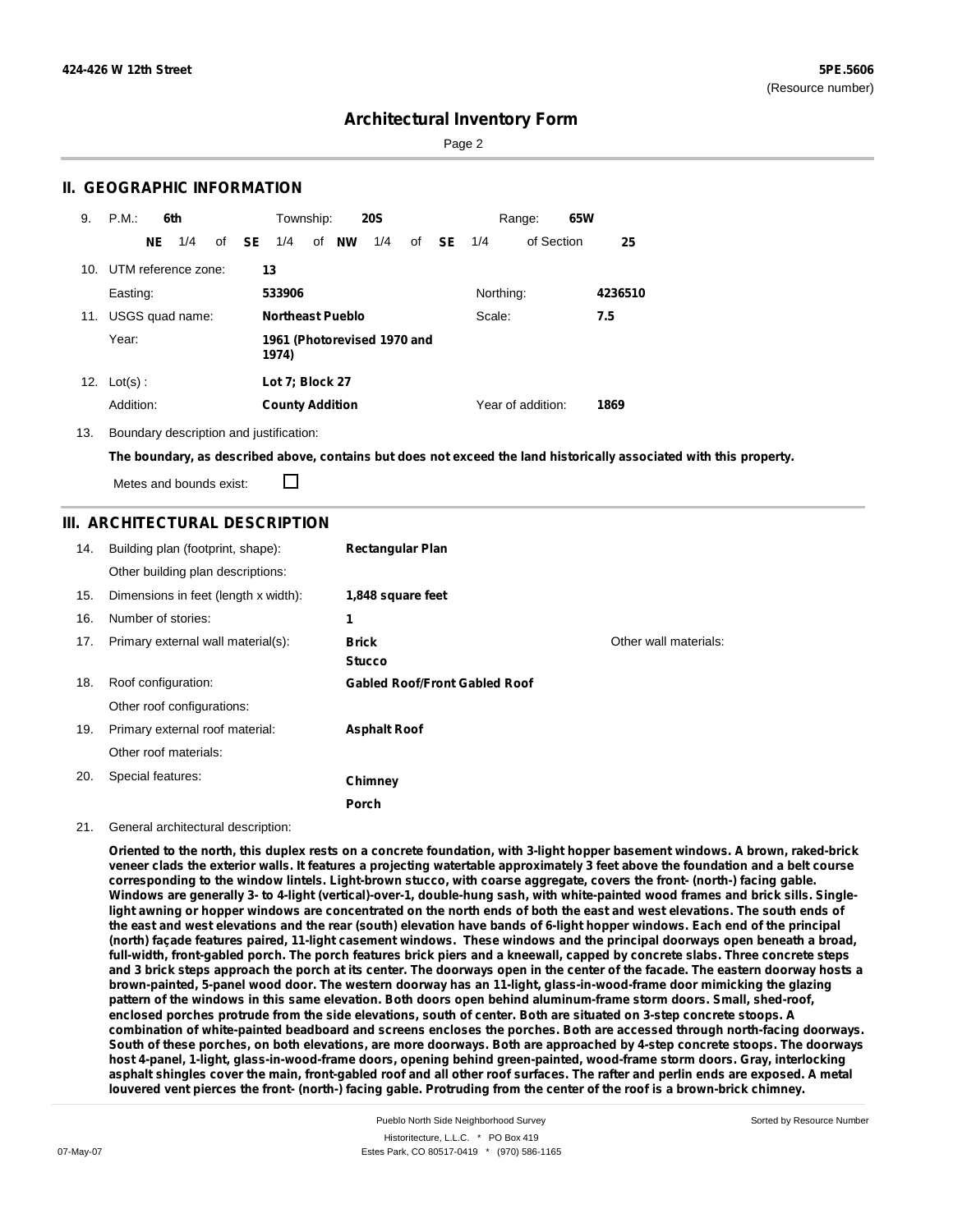| r |  |
|---|--|

| 22. Architectural style:    | Late 19th And Early 20th Century American Movements/Craftsman |
|-----------------------------|---------------------------------------------------------------|
| Other architectural styles: |                                                               |
| Building type:              | <b>Bungalow</b>                                               |

23. Landscape or special setting features:

This property is located on terrain sloping downward from north to south, with an elevation of around 4,700 feet above mean sea level. The neighborhood features modest, one- and two-story houses. This property is located on the south side of West 12th Street, an east-west-oriented thoroughfare. It is situated between 420-422 West 12th Street, to the east, and 428-430 West 12th Street, to the west. A gravel-covered strip, planted with large junipers, separates the sidewalk from the street. Low, concrete retaining walls divide the sidewalk from the front yard, which is also covered in gravel. Concrete and gravel also covers the backyard. A parking area, surrounded by a concrete retaining wall, is located behind the house, along an east-west **alley delimiting the south edge of the property.**

24. Associated buildings, features or objects: **No associated buildings identified.**

### **IV. ARCHITECTURAL HISTORY**

| 25. | Date of Construction:  | Estimate:        | Actual: | 1926                                                                                                                                                                                                                                                            |
|-----|------------------------|------------------|---------|-----------------------------------------------------------------------------------------------------------------------------------------------------------------------------------------------------------------------------------------------------------------|
|     | Source of Information: |                  |         | Pueblo County Office of Tax Assessor. Property information card [internet].                                                                                                                                                                                     |
| 26. | Architect:             | unknown          |         |                                                                                                                                                                                                                                                                 |
|     | Source of information: |                  |         |                                                                                                                                                                                                                                                                 |
| 27. | Builder:               | unknown          |         |                                                                                                                                                                                                                                                                 |
|     | Source of information: |                  |         |                                                                                                                                                                                                                                                                 |
| 28. | Original Owner:        | unknown          |         |                                                                                                                                                                                                                                                                 |
|     | Source of information: |                  |         |                                                                                                                                                                                                                                                                 |
| 29. | Construction history:  |                  |         |                                                                                                                                                                                                                                                                 |
|     |                        |                  |         | According to Pueblo County tax records and other sources, this house was constructed in 1926. An analysis of the form, style,<br>and materials corroborates this date. There have been no major alterations or additions made to this building since that time. |
| 30. | Location:<br>original  | Date of move(s): |         |                                                                                                                                                                                                                                                                 |

### **V. HISTORICAL ASSOCIATIONS**

| 31. | Original use(s):     | <b>Multiple Dwelling</b> |
|-----|----------------------|--------------------------|
| 32. | Intermediate use(s): | <b>Multiple Dwelling</b> |
|     | 33. Current use(s):  | <b>Multiple Dwelling</b> |
| 34. | Site type(s):        | <b>Duplex</b>            |

- Site type(s): 34.
- 35. Historical background:

The first resident associated with this duplex is, circa 1930, Erick T. Kelly, who lived in the western unit, addressed 426 West 12th St. In 1935, the resident in this unit was Dave Gross, followed by Vincent B. Riley in 1940. Following her husband's death in 1941. Elizabeth P. Campbell purchased the duplex and lived in this western half. She was born Elizabeth Pearce in Monrovia. Indiana, on April 27, 1873. She came west in 1888 and attended Kansas State Teachers College in Emporia, graduating in 1899. Elizabeth moved to Colorado in 1900 and taught school here for three years until her marriage to James E. Campbell, who was a member of the real-estate firm Mallaby-Campbell Investment Company from 1906 until his death on April 17, 1941. Elizabeth continued to operate the firm for seven years following her husband's death, selling the business to the Reno-Grant Agency in 1949. She was a life member of the Pueblo Board of Realtors and attended First Presbyterian Church. She and James Cambell had one daughter, Josephine Campbell, who married Edward S. Lowe and also resided briefly at this address. Elizabeth **Campbell owned this duplex until her own death on December 26, 1968.**

Robert Apolonio, Jr., and D. Salazar purchased the property in April 1972. They sold it to Neighborhood Services, Inc., in April **1989. This corporation continues to own and operate the building as rental units.**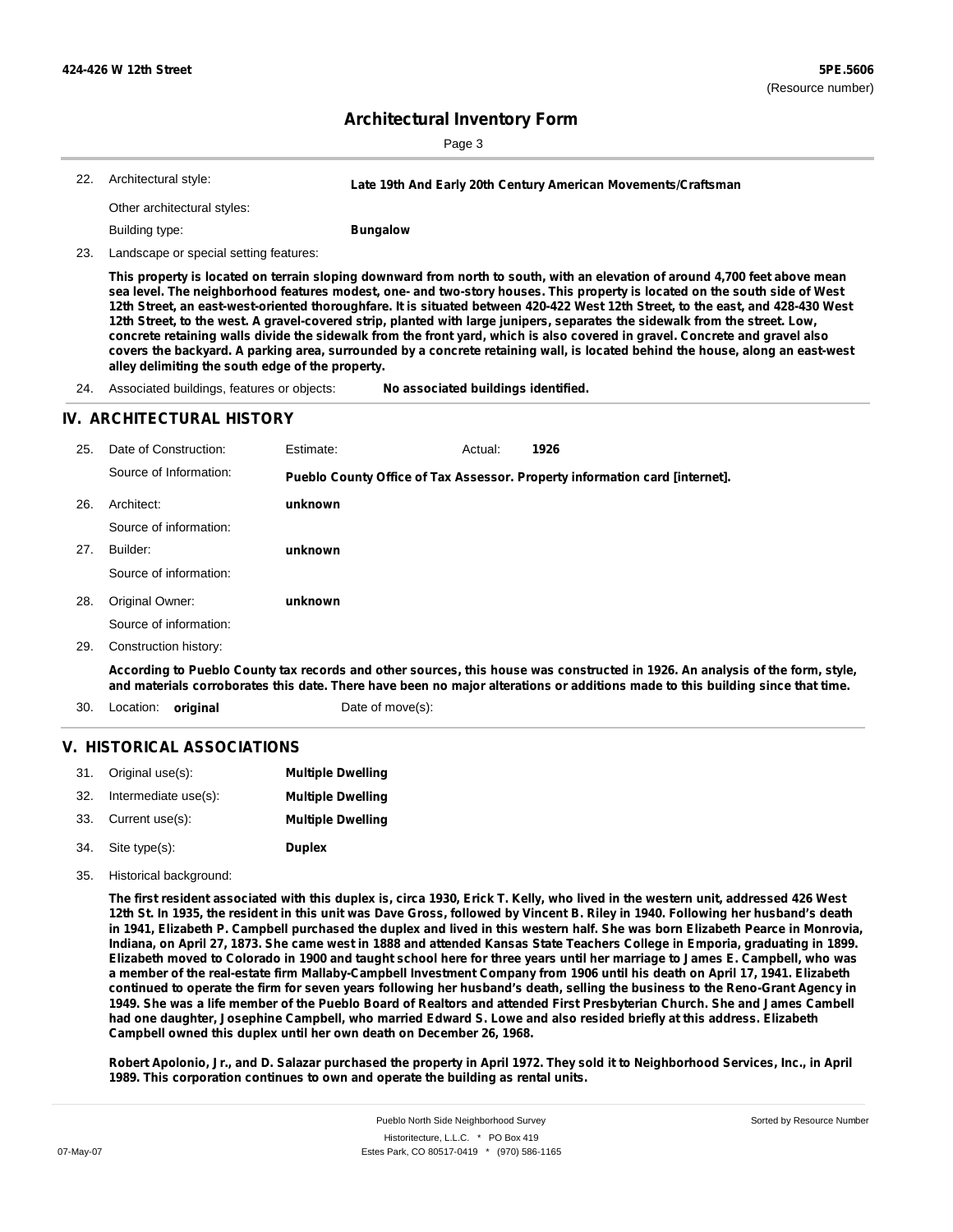Page 4

A sample of residents in the eastern unit, address 424 West 12th Street, is as follows: William C. Tyler (circa 1935), Lee R. DeVorss (circa 1945), Clyde H. Taylor (circa 1950), William R. Dillard (circa 1955); and Hale H. Denny (circa 1960).

**Pueblo County Office of Tax Assessor. Property information card [internet].**

**Pueblo City Directory. Pueblo, Co.; Salt Lake City; Kansas City, Mo.; and others: R.L. Polk & Co, consulted 1886 through 2003.**

**"Campbell (Elizabeth Pearce)" [obituary]. Pueblo Chieftain, 27 December 1968, p. 8B.**

<sup>36.</sup> Sources of information: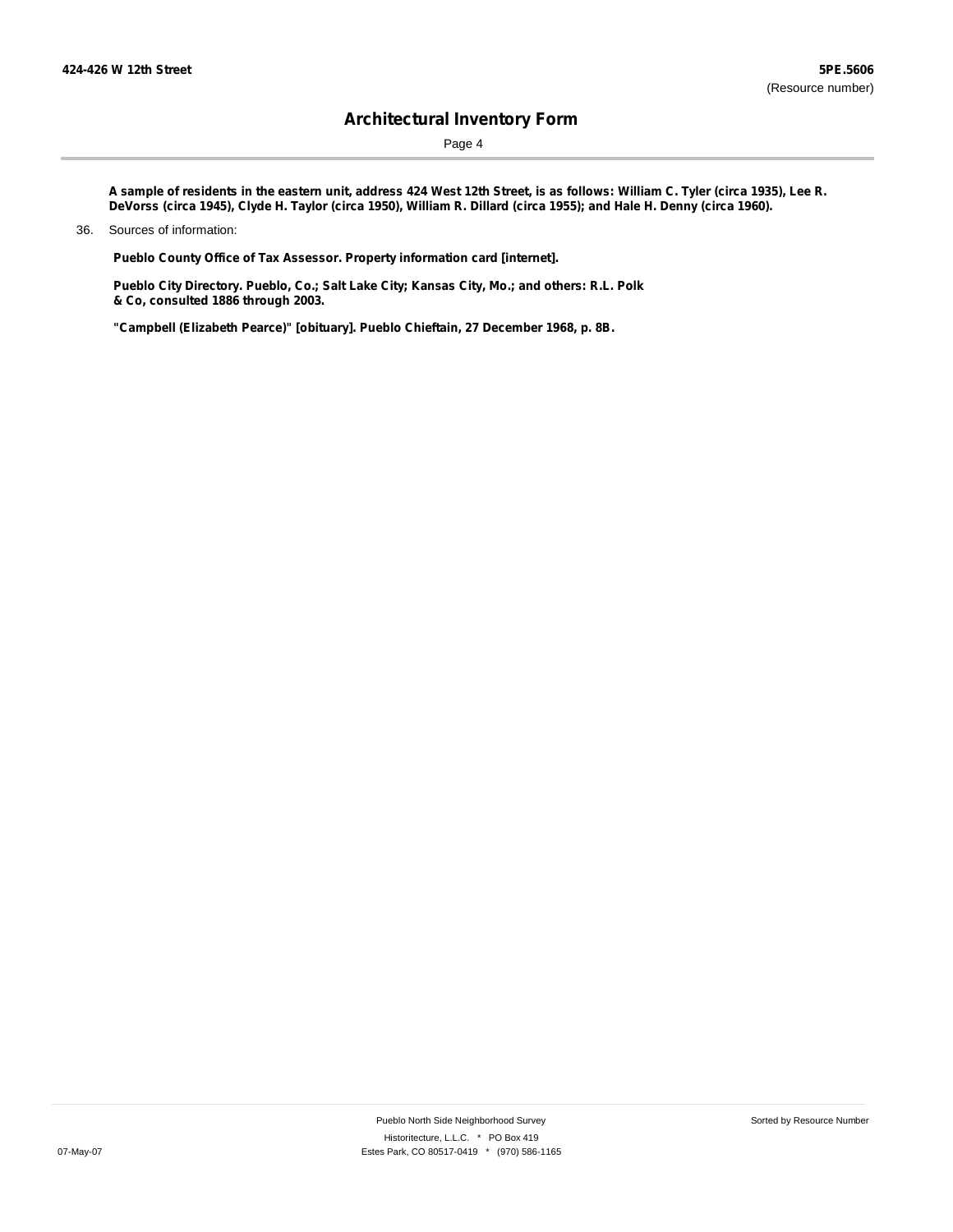۰

Sorted by Resource Number

# **Architectural Inventory Form**

Page 5

|     | <b>VI. SIGNIFICANCE</b>                                         |                                                                                                                                                                                                                                   |  |  |  |  |
|-----|-----------------------------------------------------------------|-----------------------------------------------------------------------------------------------------------------------------------------------------------------------------------------------------------------------------------|--|--|--|--|
| 37. | Local landmark designation:                                     | Yes $\Box$<br>No.<br>$\mathcal{F}_\alpha^{\alpha}$                                                                                                                                                                                |  |  |  |  |
|     | Designation authority:                                          |                                                                                                                                                                                                                                   |  |  |  |  |
|     | Date of designation:                                            |                                                                                                                                                                                                                                   |  |  |  |  |
| 38. | Applicable National Register criteria:                          |                                                                                                                                                                                                                                   |  |  |  |  |
|     |                                                                 |                                                                                                                                                                                                                                   |  |  |  |  |
|     | ΙI<br>$\Box$                                                    | A. Associated with events that have made a significant contribution to the broad pattern of our history.<br>B. Associated with the lives of persons significant in our past.                                                      |  |  |  |  |
|     | ◚                                                               | C. Embodies the distinctive characteristics of a type, period, or method of construction, or represents the work<br>of a master, or that possess high artistic values, or represents a significant and distinguished entity whose |  |  |  |  |
|     |                                                                 | components may lack individual distinction.<br>D. Has yielded, or may be likely to yield, information important in history or prehistory.                                                                                         |  |  |  |  |
|     | $\overline{\phantom{a}}$                                        | Qualifies under Criteria Considerations A through G (see manual).                                                                                                                                                                 |  |  |  |  |
|     |                                                                 | Does not meet any of the above National Register criteria.                                                                                                                                                                        |  |  |  |  |
|     | <b>Pueblo Standards for Designation:</b>                        |                                                                                                                                                                                                                                   |  |  |  |  |
|     | 1a. History                                                     |                                                                                                                                                                                                                                   |  |  |  |  |
|     | $\overline{\phantom{a}}$ .                                      | Have direct association with the historical development of the city, state, or nation; or                                                                                                                                         |  |  |  |  |
|     | 1b. History<br>$\Box$                                           | Be the site of a significant historic event; or                                                                                                                                                                                   |  |  |  |  |
|     | 1c. History<br>$\overline{\phantom{a}}$                         | Have direct and substantial association with a person or group of persons who had influence on society.                                                                                                                           |  |  |  |  |
|     | 2a. Architecture                                                |                                                                                                                                                                                                                                   |  |  |  |  |
|     |                                                                 | Embody distinguishing characteristics of an architectural style or type; or                                                                                                                                                       |  |  |  |  |
|     | 2b. Architecture                                                |                                                                                                                                                                                                                                   |  |  |  |  |
|     | $\overline{\phantom{a}}$                                        | Be a significant example of the work of a recognized architect or master builder, or                                                                                                                                              |  |  |  |  |
|     | 2c. Architecture                                                |                                                                                                                                                                                                                                   |  |  |  |  |
|     | $\Box$                                                          | Contain elements of architectural design, engineering, materials, craftsmanship, or artistic merit which represent a<br>significant or influential innovation;                                                                    |  |  |  |  |
|     | 2d. Architecture                                                |                                                                                                                                                                                                                                   |  |  |  |  |
|     | $\overline{\phantom{a}}$                                        | Portray the environment of a group of people or physical development of an area of the city in an era of history<br>characterized by a distinctive architectural style.                                                           |  |  |  |  |
|     | 3a. Geography                                                   |                                                                                                                                                                                                                                   |  |  |  |  |
|     |                                                                 | Have a prominent location or be an established, familiar, and orienting visual feature of the contemporary city, or                                                                                                               |  |  |  |  |
|     | 3b. Geography<br>or rarity; or                                  | Promote understanding and appreciation of Pueblo's environment by means of distinctive physical characteristics                                                                                                                   |  |  |  |  |
|     | 3c. Geography<br>$\Box$                                         | Make a special contribution to Pueblo's distinctive character.                                                                                                                                                                    |  |  |  |  |
|     | <b>Not Applicable</b>                                           |                                                                                                                                                                                                                                   |  |  |  |  |
|     | $\Box$                                                          | Does not meet any of the above Pueblo landmark criteria.                                                                                                                                                                          |  |  |  |  |
| 39. | Area(s) of Significance:                                        | <b>Architecture</b>                                                                                                                                                                                                               |  |  |  |  |
| 40. | Period of Significance:                                         | 1926                                                                                                                                                                                                                              |  |  |  |  |
| 41. | National:<br>State<br>Level of significance:<br>Local<br>$\sim$ |                                                                                                                                                                                                                                   |  |  |  |  |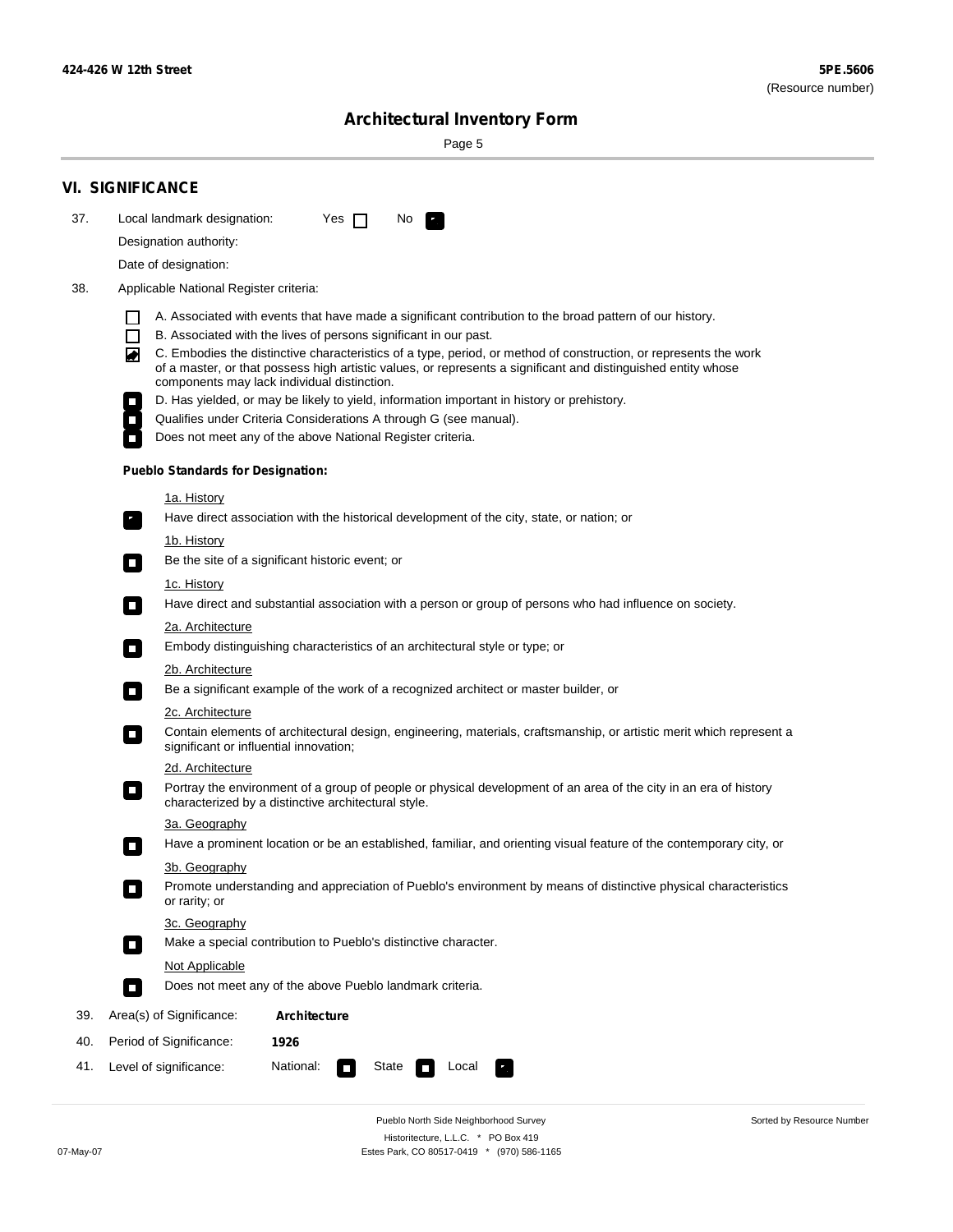Page 6

#### 42. Statement of significance:

This property is historically significant under Pueblo Local Landmark criterion 1A for its association with the development of **Pueblo's North Side Neighborhood, when more architecturally sophisticated buildings like this one joined the smaller,** plainer dwellings originally constructed here. It also represents the transition from large, single-family homes to multi-family dwellings constructed or remodeled during the 1920s and '30s. As well, the house is architecturally significant under National Register criterion C (Pueblo Local Landmark criterion 2A) as an intact example of a Craftsman-style bungalow, as applied to a duplex. However, the levels of architectural and historical significance, combined with physical integrity, are not to the extent that this property would qualify for individual listing in the National Register of Historic Places, the Colorado State Register of Historic Properties, or as a City of Pueblo Landmark. Nonetheless, it is most likely a contributing resource **within any potential historic district.**

43. Assessment of historic physical integrity related to significance:

Constructed in 1926, this duplex exhibits a high level of physical integrity relative to the seven aspects of integrity as defined by the National Park Service and the Colorado Historical Society: location, setting, design, materials, workmanship, feeling, **and association. There have been no notable alterations made to this building since its construction.**

#### **VII. NATIONAL REGISTER ELIGIBILITY ASSESSMENT**

National Register eligibility field assessment: 44. Local landmark eligibility field assessment:

**Individually eligible Not eligible** Not eligible **Need data Individually eligible Not eligible Not eligible Need data** 

 $No$ 

45. Is there National Register district potential? Yes

**Pueblo's North Side Neighborhood represents the evolution of the city's professional middle and upper classes. Its diversity of architectural styles and forms directly represents the city's changing economic and cultural climates. As well, the neighborhood is distinctive because it appears to have evolved independently of the area's dominant industry, steel manufacturing.** Discuss:

 $\blacksquare$ 

Yes Yes No

 $No$   $N/A$ 

N/A

If there is National Register district potential, is this building contributing:

46. If the building is in existing National Register district, is it contributing:

### **VIII. RECORDING INFORMATION**

| 47. | Photograph numbers): | <b>CD-ROM Photo Disc: North Side Photos</b><br>File Name(s): 12thstw424-426                                                   |
|-----|----------------------|-------------------------------------------------------------------------------------------------------------------------------|
|     | Negatives filed at:  | <b>Special Collections</b><br><b>Robert Hoag Rawlings Public Library</b><br>100 East Abriendo Avenue<br>Pueblo, CO 81004-4290 |
| 48. | Report title:        | <b>Pueblo North Side Neighborhood Survey</b>                                                                                  |
| 49. | $Date(s)$ :          | 06/14/2005                                                                                                                    |
| 50. | Recorder(s):         | <b>Adam Thomas</b>                                                                                                            |
| 51. | Organization:        | Historitecture, L.L.C.                                                                                                        |
| 52. | Address:             | <b>PO Box 419</b>                                                                                                             |
|     |                      | Estes Park, CO 80517-0419                                                                                                     |
| 53. | Phone number(s):     | (970) 586-1165                                                                                                                |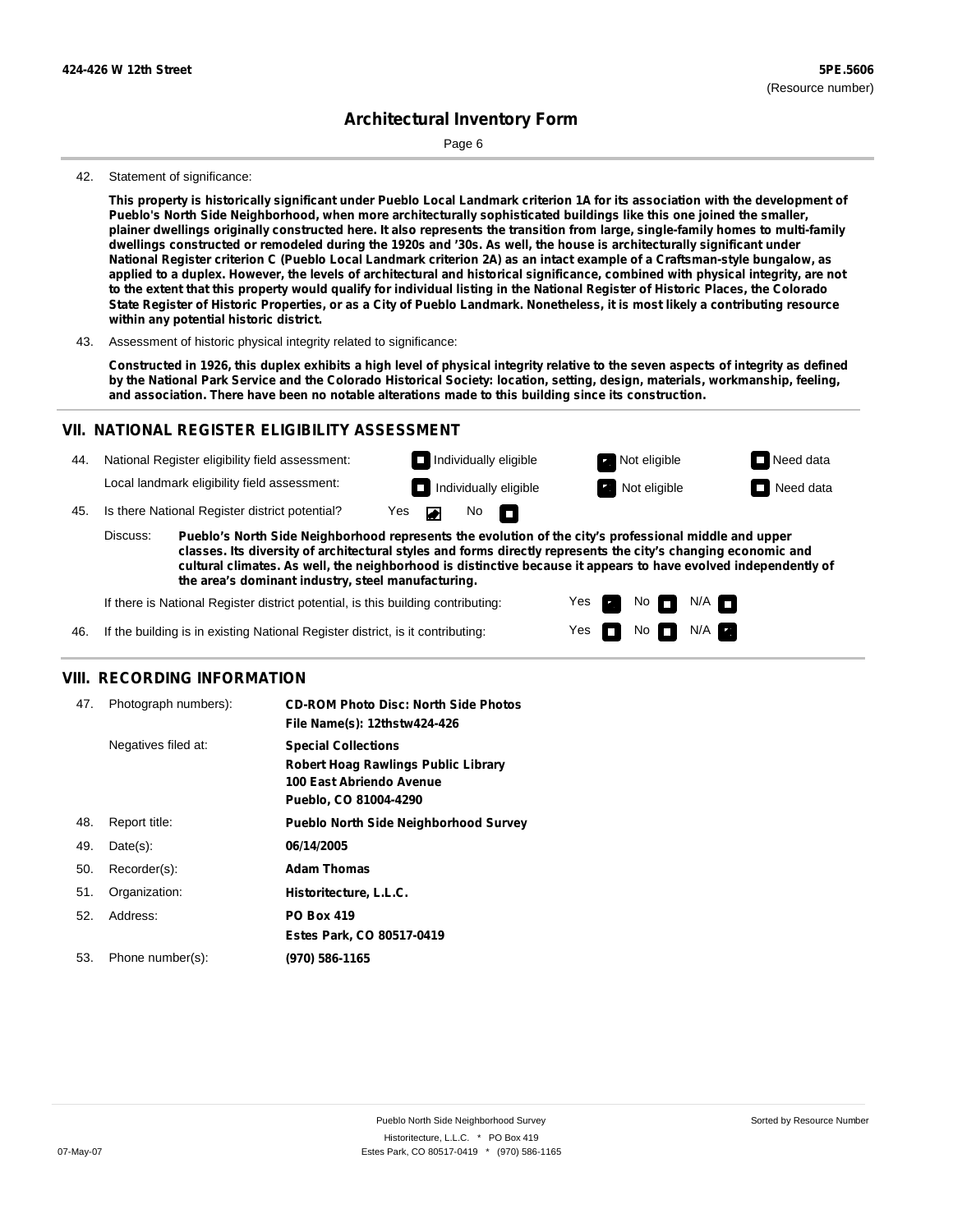Page 7